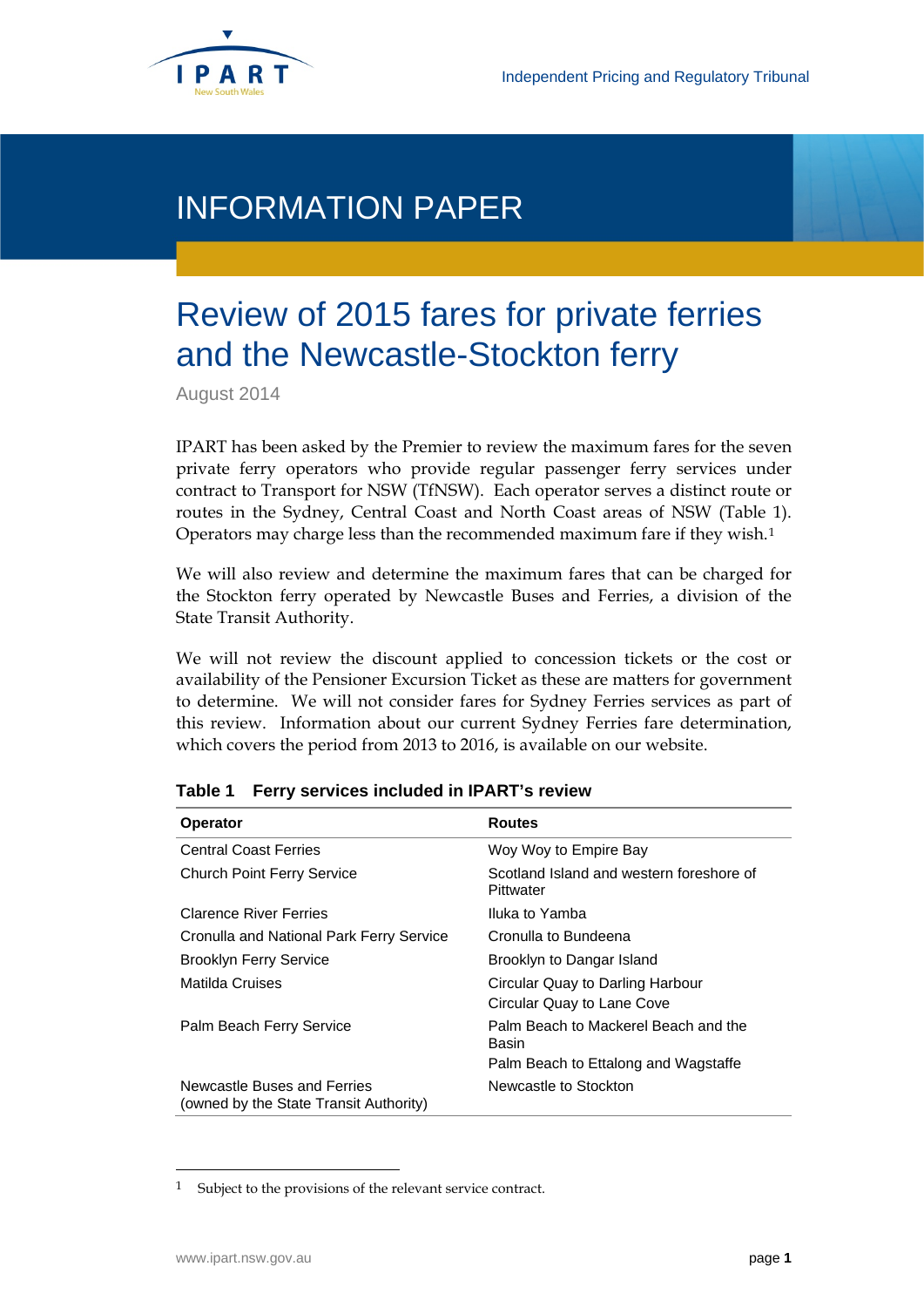# **How do we propose to approach this review?**

Since 2008, we have used two cost indices to assess how the cost of providing regular private ferry services in NSW changes from year to year: the Slow Ferry Cost Index (SFCI) for ferries operating at an average speed of less than 10 knots and the Fast Ferry Cost Index (FFCI) for ferries operating at an average speed of 18 to 20 knots.

In our review last year, we found slow ferry operators on average were not recovering all costs, including a reasonable return on capital, from fares and government payments.[2](#page-1-0) However, fast ferry operators on average were recovering all costs, including a reasonable return on capital, from fares. The Commercial Vessel Association of NSW has submitted that there are ongoing financial viability issues in the private ferry industry.[3](#page-1-1) However, large fare increases in the past have led to a reduction in patronage which in turn lowered revenue and return on assets.[4](#page-1-2)

In our review this year, we propose to recommend or set fares based on the same model we use for other transport providers, measuring the costs of providing the services in the most efficient way before setting fares.

We have engaged Indec Consulting to review the efficient costs of providing these ferry services for all operators except for Matilda. In the case of the ferry services operated by Matilda, both of which are fast ferry services, they currently charge below the maximum fare due to competition from other operators and transport modes. We do not propose to review the efficiency of Matilda's costs as competition is currently protecting consumers.

 $\overline{a}$ 

<span id="page-1-0"></span><sup>2</sup> Operators receive Government payments for providing concessions fares and for school travel. Some operators also receive financial viability payments.

<span id="page-1-1"></span><sup>3</sup> See the transcript from the Public Hearing on 15 October 2013, p 15, available at [http://www.ipart.nsw.gov.au/Home/Industries/Transport/Reviews/Private\\_Ferries\\_and\\_St](http://www.ipart.nsw.gov.au/Home/Industries/Transport/Reviews/Private_Ferries_and_Stockton_Ferry/Review_of_fares_for_Private_Ferries_and_the_Stockton_Ferry_for_2014) [ockton\\_Ferry/Review\\_of\\_fares\\_for\\_Private\\_Ferries\\_and\\_the\\_Stockton\\_Ferry\\_for\\_2014.](http://www.ipart.nsw.gov.au/Home/Industries/Transport/Reviews/Private_Ferries_and_Stockton_Ferry/Review_of_fares_for_Private_Ferries_and_the_Stockton_Ferry_for_2014) See also IPART, *Review of maximum fares for private ferry services and the Stockton ferry service for 2014 – Final Report and Recommendations*, December 2013, pp 4-5.

<span id="page-1-2"></span><sup>4</sup> IPART, *Review of fares for private ferry services and the Stockton ferry service for 2010 – Final Report and Determination*, December 2009, pp 9-10.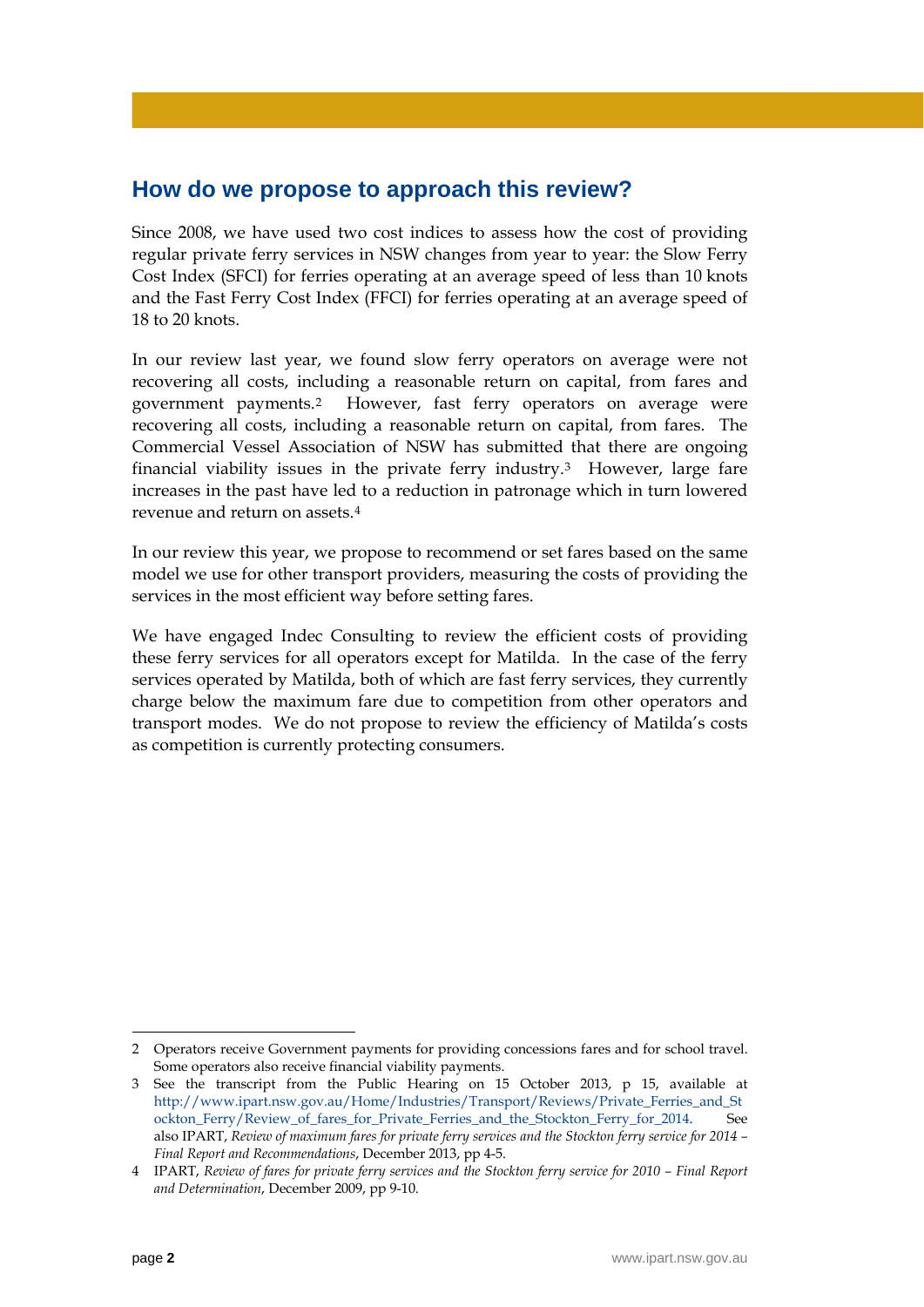### **Factors we consider when undertaking the review**

IPART makes recommendations to TfNSW for maximum fares to be charged for regular private ferry services under an arrangement approved by the Premier. This arrangement specifies the factors that we must consider when making recommendations.

These factors are:

- the cost of providing the services concerned and the need for greater efficiency in the supply of services so as to reduce costs for the benefit of customers
- relativities with Sydney Ferries' services in terms of service, efficiency, cost and ticketing products
- the protection of consumers from abuses of monopoly power in terms of prices, pricing policies and standards of service
- the need to maintain ecologically sustainable development
- the impact on customers of the recommendations
- standards of quality, reliability and safety of the services concerned (whether those standards are specified by legislation, agreement or otherwise and any suggested or actual changes to those standards), and
- the effect of any pricing recommendation on the level of Government funding provided to private operators under commercial contracts.

IPART determines the Stockton ferry fare under section 11 of the *Independent Pricing and Regulatory Tribunal Act 1992* (IPART Act). The factors we are required to consider in making the determination are set out in section 15 of the IPART Act (which can be accessed on our website) and are similar to those listed above.

## **How can stakeholders provide input to this review?**

We are now seeking submissions from interested parties. Submissions should be made by 20 September 2014.

In October, we will release the Indec Consulting report on the efficient costs of providing private ferry services and the Stockton ferry for public consultation. We will also release our draft report outlining our draft findings and recommendations for private ferry fares and Stockton ferry fares for 2015.

We will hold a Public Hearing in early November 2014 at which stakeholders will have a further opportunity to provide input to the review, and we will take submissions on the draft report until mid-November.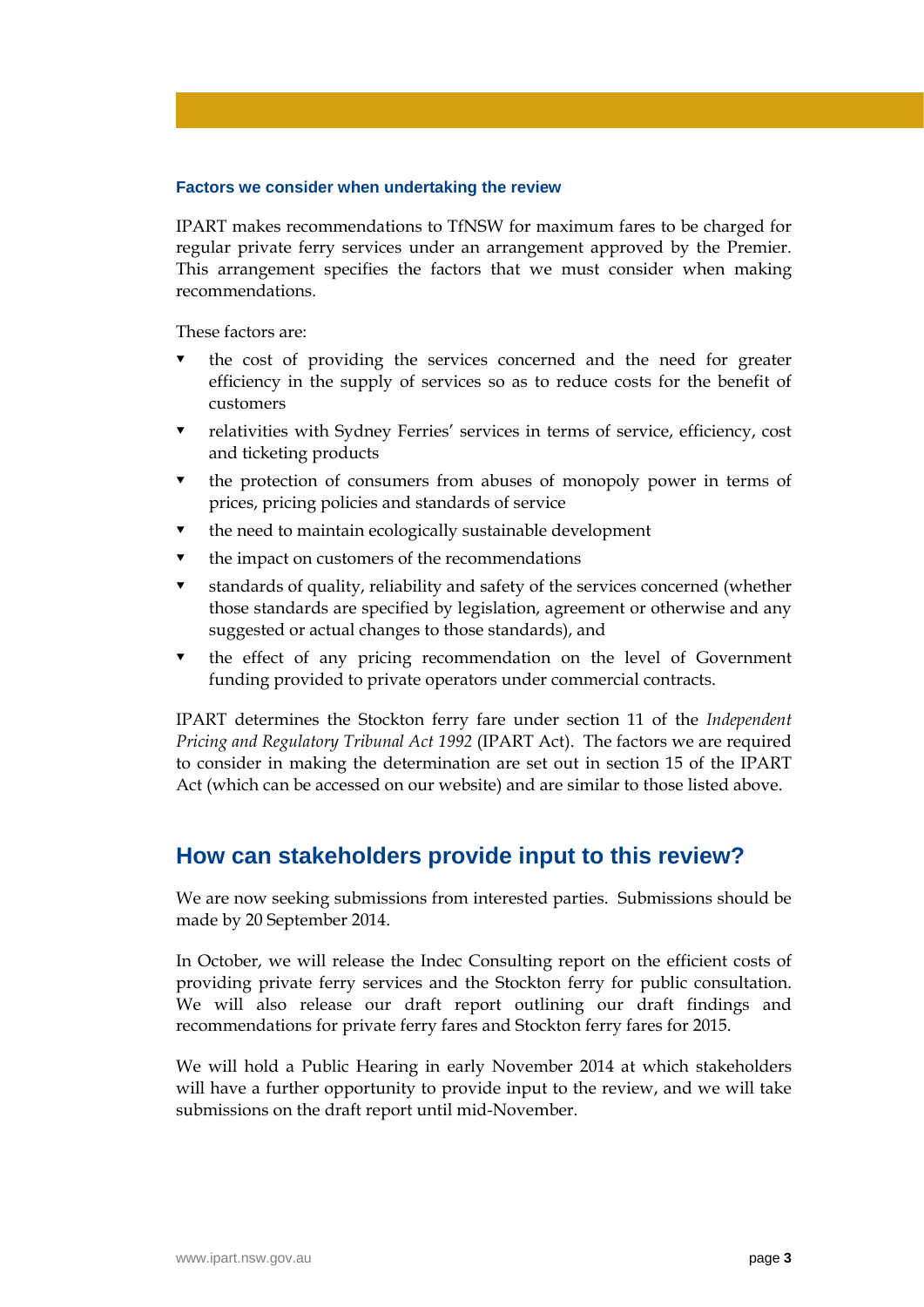We will then make decisions about maximum ferry fares, taking into account the factors we are required to consider and the comments provided to us in submissions and at the public hearing.

The indicative timetable for the review is set out in Table 2.

|  |  | Table 2 Indicative timetable for the review |  |
|--|--|---------------------------------------------|--|
|--|--|---------------------------------------------|--|

| <b>Milestone</b>                                   | Date              |
|----------------------------------------------------|-------------------|
| Release information paper                          | 25 August 2014    |
| Submissions due on information paper               | 20 September 2014 |
| Release draft report                               | October 2014      |
| Public hearing and submissions on draft report due | November 2014     |
| Release final report                               | December 2014     |
| Fare changes effective:                            |                   |
| - private ferries                                  | December 2014     |
| - Stockton ferry                                   | January 2015      |

If you are interested in keeping informed of our review, you can register for updates on our website.[5](#page-3-0)

## **Issues we have identified for consideration**

Following is a list of issues on which we would like stakeholder feedback. Some of these issues are related to the factors we are required to consider as set out above as well as those which have arisen through previous reviews.

Reviewing the efficient costs of providing ferry services involves estimating an appropriate return on capital (ie, cost of capital). We propose to use our standard approach for estimating the weighted average cost of capital (WACC).[6](#page-3-1) An updated estimate of the WACC for different industries is available on our website.[7](#page-3-2) We also invite comment on the most appropriate way to value the assets used to provide regulated ferry services. For example, this could include the book value of the assets or their market value if they were sold in the market today.

- 1 How should we set an appropriate cost of capital for ferry operators, including the underlying cost of capital parameters?
- 2 What is the most appropriate way to estimate the value of the existing assets of the ferry services under review?

 $\overline{a}$ 

<span id="page-3-0"></span><sup>5</sup> [http://www.ipart.nsw.gov.au/Home/Footer\\_Links/Subscribe\\_for\\_updates.](http://www.ipart.nsw.gov.au/Home/Footer_Links/Subscribe_for_updates)

<span id="page-3-1"></span><sup>6</sup> For information on IPART's methodology for estimating the WACC, see [http://www.ipart.nsw.gov.au/Home/Industries/Research/Reviews/WACC/Review\\_of\\_met](http://www.ipart.nsw.gov.au/Home/Industries/Research/Reviews/WACC/Review_of_method_for_determining_the_WACC) [hod\\_for\\_determining\\_the\\_WACC.](http://www.ipart.nsw.gov.au/Home/Industries/Research/Reviews/WACC/Review_of_method_for_determining_the_WACC)

<span id="page-3-2"></span><sup>7</sup> [http://www.ipart.nsw.gov.au/Home/Industries/Research/Fact\\_Sheets\\_Information\\_Papers.](http://www.ipart.nsw.gov.au/Home/Industries/Research/Fact_Sheets_Information_Papers)